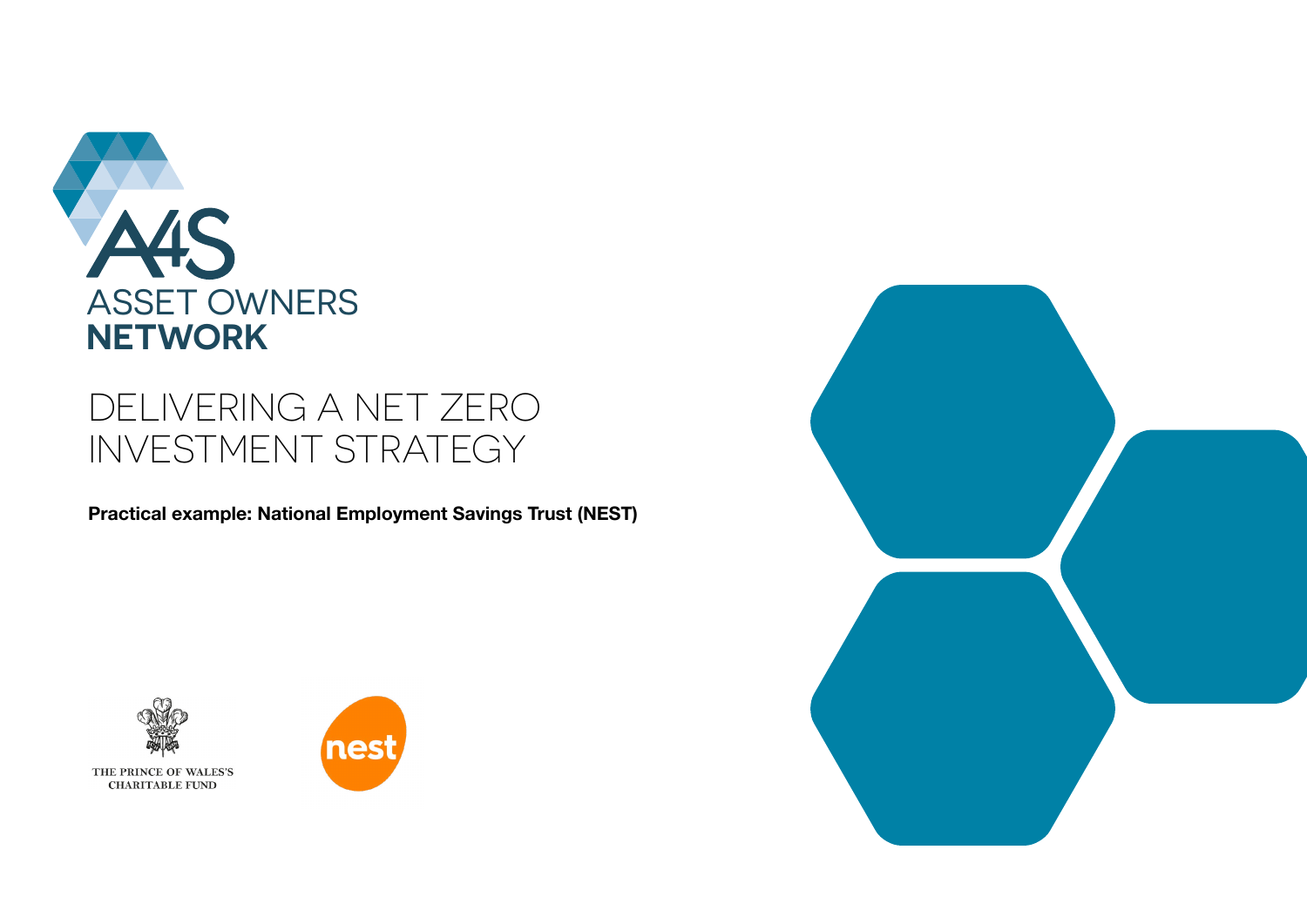#### **WHAT**

Nest Corporation is the trustee for the UK's biggest pension fund by members, National Employment Savings Trust (Nest). This pension scheme was created as part of the UK government's automatic enrolment reforms for workplace pensions.

In July 2020, we announced a new climate change policy, which sets out our ambition to align our entire investment strategy with limiting global warming to 1.5°C. To achieve this, we expect to halve our greenhouse gas emissions by 2030 and reach net zero greenhouse gas emissions by 2050 at the latest.

We have made specific commitments for how we will achieve this in the following areas of our work:

- Asset allocation
- Fund manager selection and monitoring
- Stewardship
- Public policy

An immediate step was to reallocate all of our developed market equity allocation in the default fund to climate aware strategies – representing £5.5 billion of members' money. Our climate aware fund positively tilts towards companies mitigating and adapting to climate change such as those producing renewable energy and green technology and those with strong carbon reduction plans in place. This move represented 45 per cent of our entire portfolio and had an immediate effect on the default funds in which more than 9 million of our members remain.

Pension funds have long-term investment horizons, so it's important for us to manage the long-term impacts of climate change on our portfolio. It's not only about the future, though: climate change is affecting asset prices today and we need to stay ahead of evolving regulation.

**WHY** 

We have been concerned about our exposure to climate change risk for many years. With our ambitious new commitments in our climate change policy, we can build on our previous work and manage climate risk and opportunity consistently across all of the assets we manage. There's also a lot of evidence that taking into account environmental, social and governance (ESG) factors improves risk-adjusted returns.

Our climate change work also helps us to show our members that investing is not just about what happens to their money when they retire. They can see how their capital can be used now to have a positive impact on the environment and their communities. We are finding that this helps to engage members, the majority of whom expect us to be investing responsibly.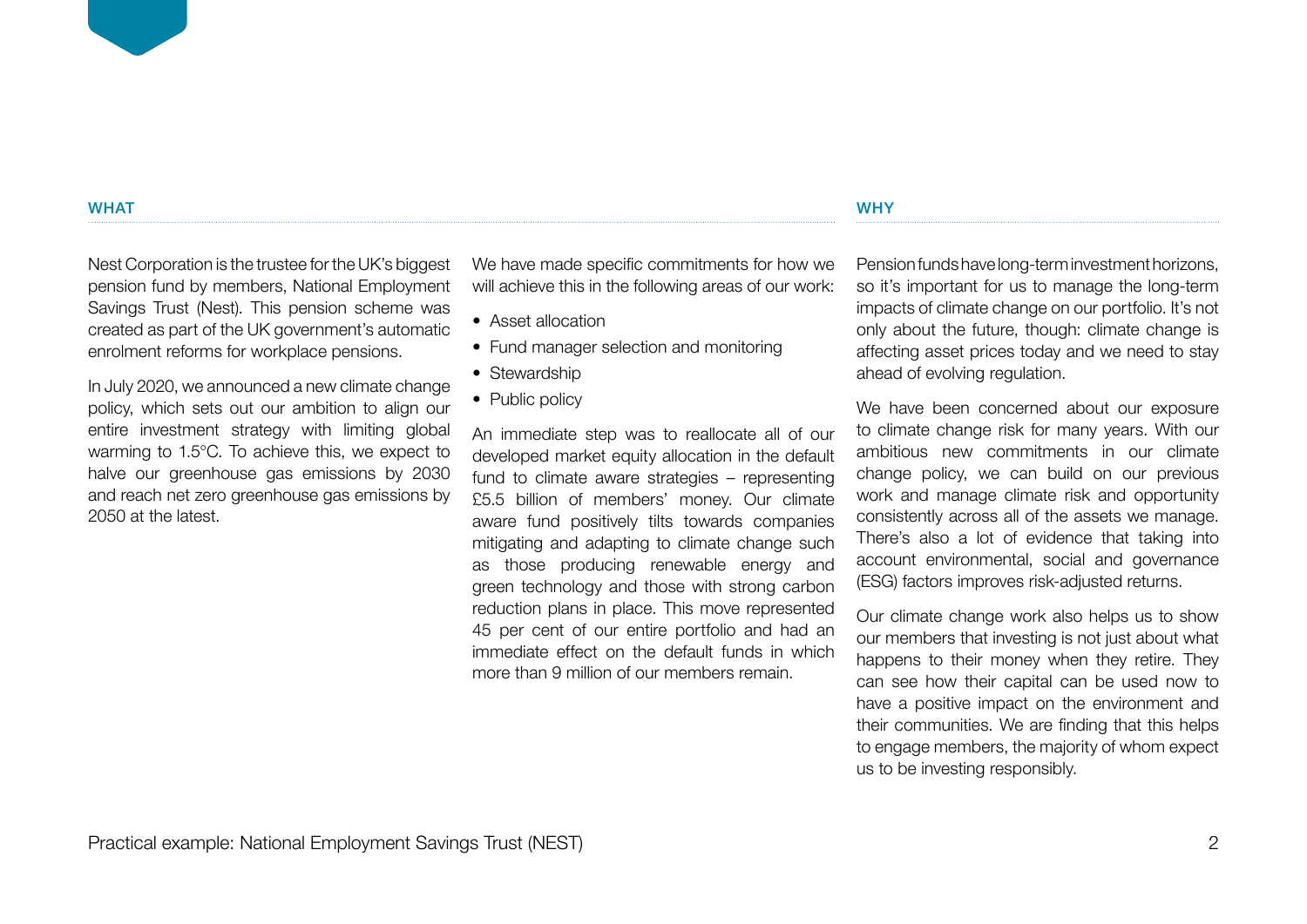#### **HOW**

We started by building up our evidence so that we could develop a business case for our scheme's trustees. Tracking news stories helped to demonstrate that companies thinking about longterm climate risk are more likely to be successful and to manage these risks well. Big insurance companies told us that they have been pricing in climate change risk for several years now. Our own data also supported our decision to invest significantly into our climate aware fund, with a strong three-year track record on a range of risk and return metrics.

From our research, we developed the new climate change policy, which includes specific bold commitments to act on immediately. For example, under our strategy for asset allocation we have committed to divest from companies engaging in the most environmentally damaging and financially risky fossil fuels and business activities, such as thermal coal, oil sands and Arctic drilling. To do this, we plan to divest from any companies with more than 20% of their revenues coming from these activities by the end of 2020, and divest completely from all relevant companies by 2030 at the latest. We will annually review the policy and our progress.

To integrate climate change across all of our portfolios we need to collaborate with fund managers, who deliver our investment strategy. We have now set expectations for how our fund managers work towards our goal of 1.5°C, and they must demonstrate to us how they will go about halving the emissions of our portfolio by 2030. We anticipate that this can provide a multiplier effect by encouraging big fund managers to make further changes, potentially shifting the investment industry even more.

A climate-focused approach to stewardship, too, helps us to build more sustainable portfolios. By engaging in dialogue with companies and voting on relevant resolutions, we can make a tangible difference to whether and how those companies transition towards a low-carbon economy.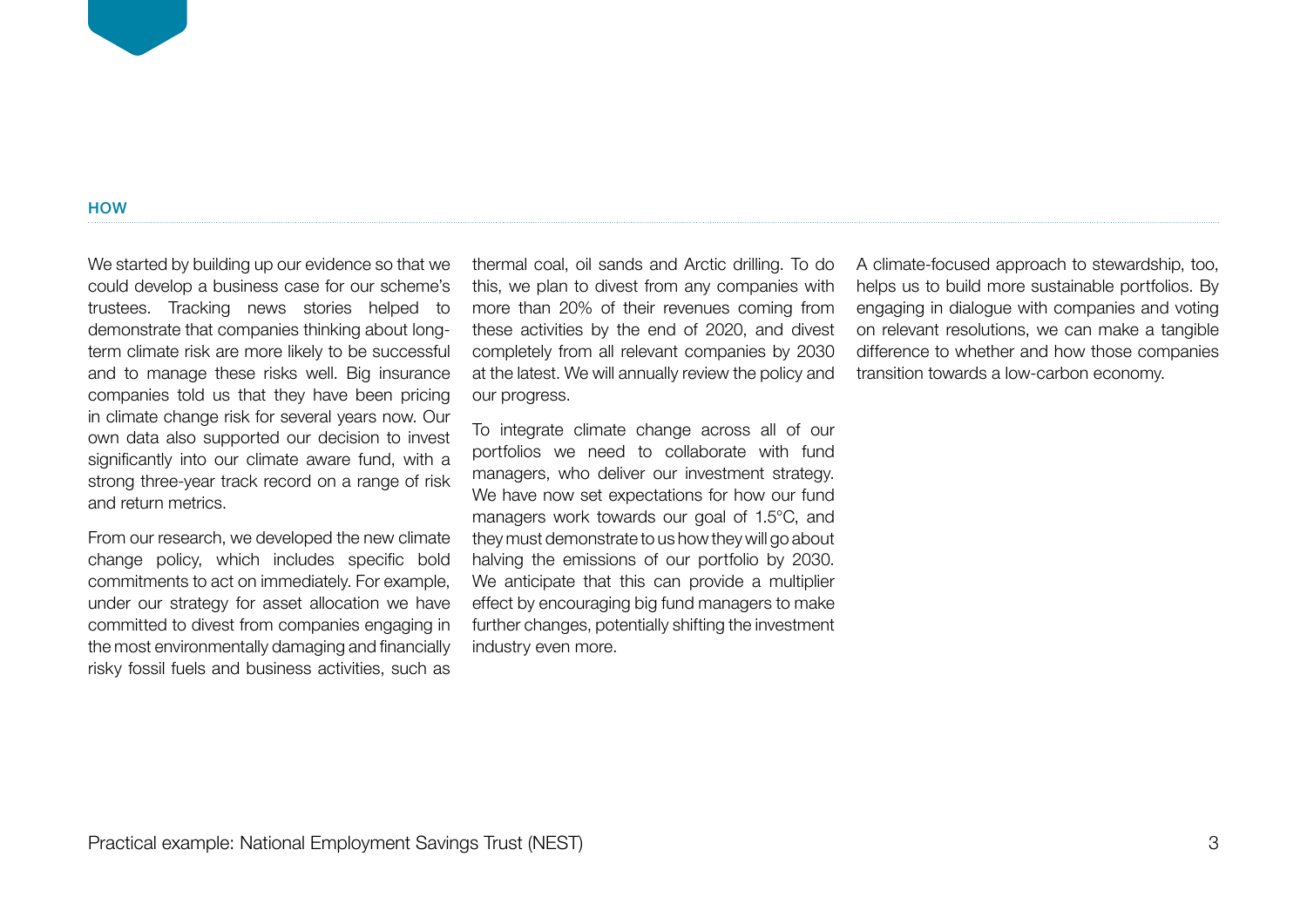

# **ENGAGING WITH STEWARDSHIP**

Stewardship and engagement were big parts of our earlier strategy. We have strengthened our approach and brought it through into our new policy. This is how we will keep the pressure up on companies to align with a 1.5°C future.

Previously, we focused on creating incentives for companies to make positive changes. In the new policy, where our engagement is unsuccessful, or where we consider a company to be progressing insufficiently or too slowly towards alignment with the goals of the Paris Agreement, we will consider divesting. This will take place after several escalation options have been explored, such as engaging collectively with other investors, voting against management or speaking at the annual general meeting (AGM).

Our view is that companies that are part of the problem now could well be part of the solution in the future. Wherever possible, we want to support that change by sharing best practices and encouraging companies to take steps in the right direction. So we're not operating a blanket exclusion for companies in most industries, but instead trying to bring companies with us as we work towards a net zero carbon future.

As well as engaging directly with companies, we will promote sustainability by exercising our voting rights. In general, we will support shareholder resolutions that ask companies to improve their climate-related disclosures. We will vote against management resolutions that fall short of our expected standards on sustainability. To help us manage these activities, we have put in place voting and engagement standards that explain our approach to several areas of concern, including sustainability.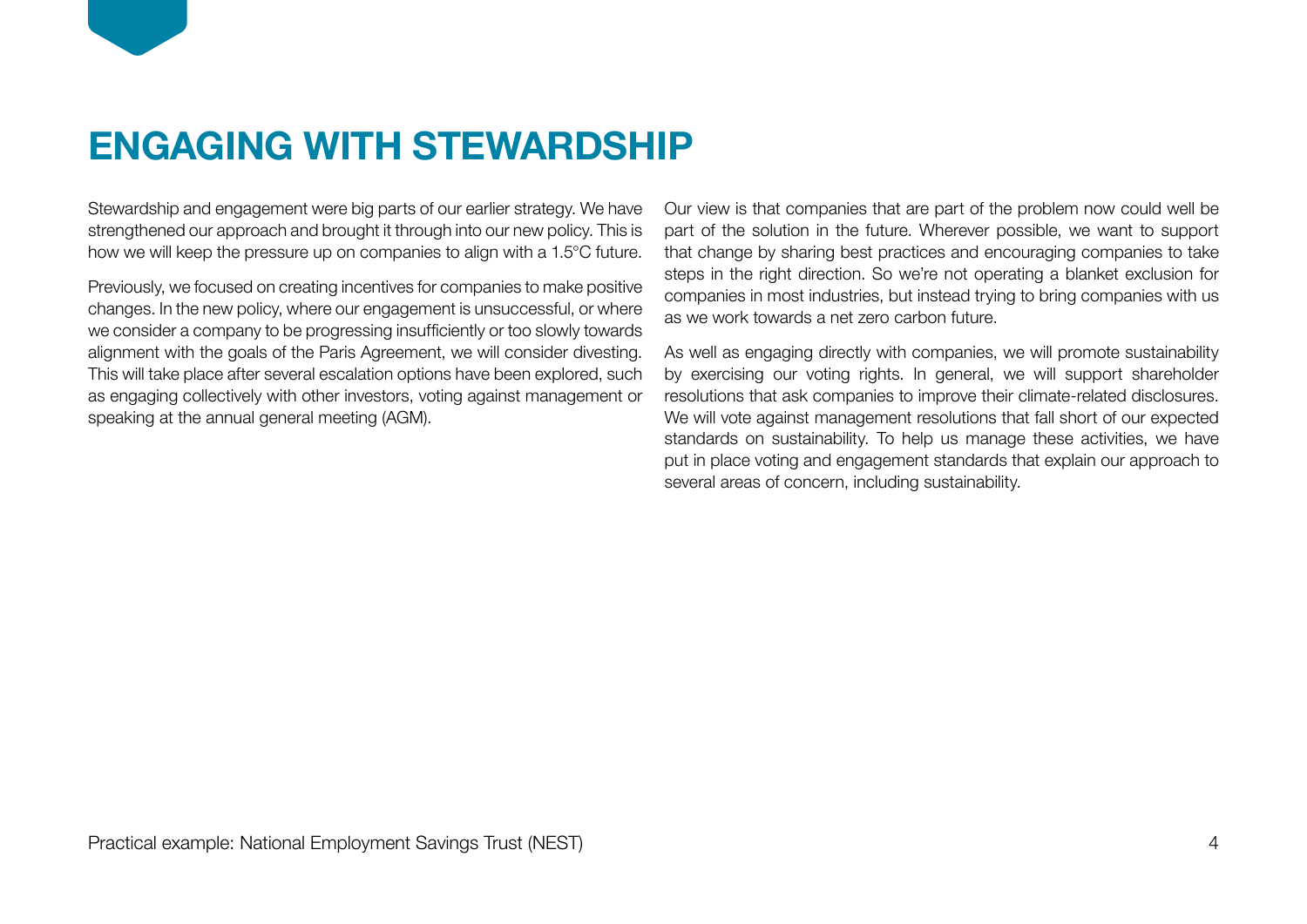

Our internal investment team focuses on procuring and monitoring our fund managers. Keeping this function in-house shortens the investment chain, giving us a more direct relationship with our fund managers.

There are three key things that we want fund managers to do when managing all of our portfolios:

- 1. Report on climate change risk and opportunities in line with the recommendations of the Task Force on Climate-related Financial Disclosures.
- 2. Plan how to align the portfolios with the goal of 1.5°C global warming, including how they plan to halve emissions by 2030.
- 3. Vote and engage with companies in their portfolio to encourage them to transition to low-carbon approaches.

Introducing this aspect of the climate change policy will be easier when appointing new fund managers, because we can detail our expectations at the procurement stage. For existing fund managers, we are asking them to tell us how they plan to address our requirements: how they will adapt their portfolios, how they will measure their progress and how they will report to us. Fund managers will have three years to put those plans in place, and we will monitor their progress.

Our direct relationship with fund managers opens the way for other possibilities, too. Asking fund managers to vote in line with our policy on our portfolios creates impact – but that impact is amplified if fund managers choose to adopt a similar policy themselves. Even the biggest pension funds are small compared to the biggest fund managers. By keeping an open dialogue and encouraging our fund managers to embed ESG into their own activities, we can drive greater change than we could achieve alone.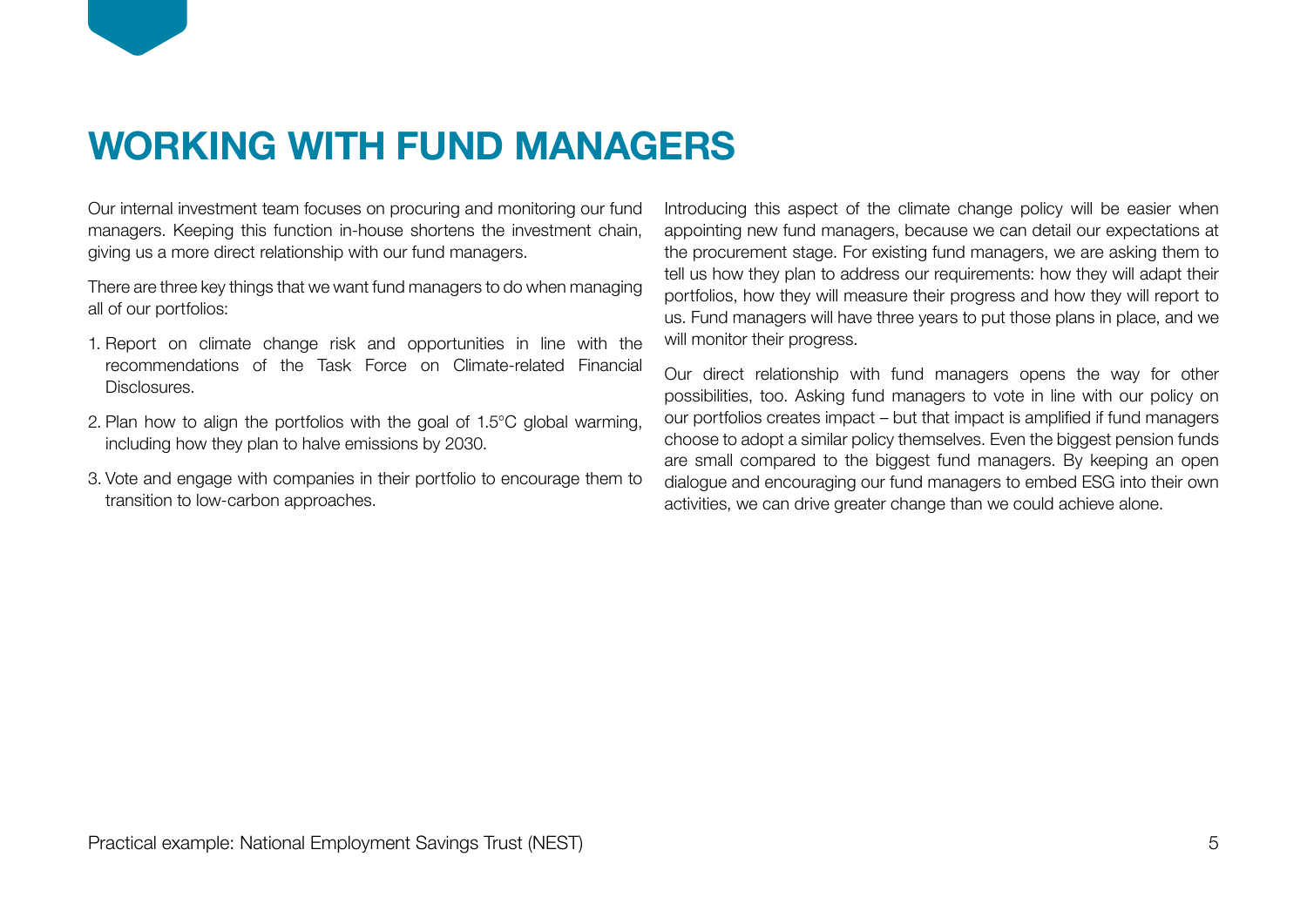# **NEXT STEPS**

One challenge for us is tracking our progress towards net zero carbon emissions. The methodology should align with our 1.5°C pathway and measure our progress across all asset classes. It's an area that we're still working on.

Building on our work in developed equity, we would like to take a similar approach with emerging market equity. We want to make sure that underlying investments for this asset class are also on the right path for creating a 1.5°C world. The data here is not as strong, though. After examining the quality of the data, we will decide whether and how to adapt our approach.

We would like to create space for a two-way dialogue with our members and are exploring fintech solutions. At the moment, we are mostly informing members what we're doing. Member feedback could help us to prioritize where we commit our resources. It could even improve our engagement with companies, by showing that our vote represents the views of a large number of members who cared enough to express a preference.

"It's clear climate change poses serious risks to both our members and their investments. If we fail to act, we'll leave our portfolio more exposed and less able to achieve the right long term risk-adjusted returns.

Every scheme should carefully consider the risk climate change poses to their funds and what their options are. Different portfolios will face different challenges, so it's important we share information to help schemes make the right decisions.

Taking the first step is important. You don't need to have every detail mapped out - setting your commitments and intentions in relation to tackling climate change can get you on the right path."

### CHRIS HITCHEN, CHAIR OF NEST'S INVESTMENT COMMITTEE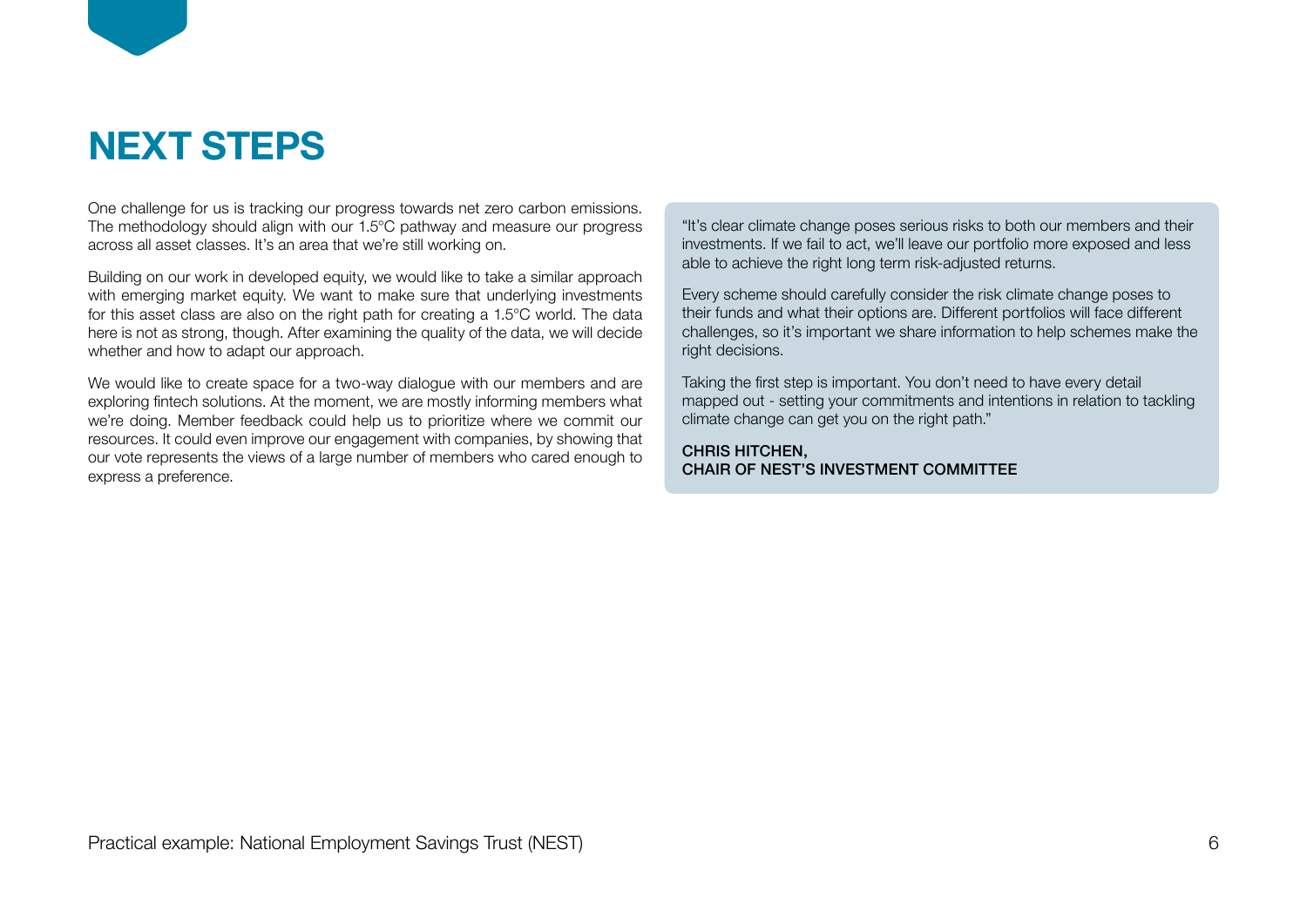

### **SET OUT YOUR INTENT**

Be clear about your goals and what you want to achieve. You don't have to know how you're going to deliver on every aspect. We found it helpful to set out our intentions publicly so that we had something to start working towards.

#### **CHOOSE THE RIGHT FUND MANAGERS**

Having the right team of fund managers makes a huge difference. Help them to understand why thinking about climate change risk and other ESG factors is important. We've found that our fund managers have been very open to these ideas, but they needed the right push from their clients.

#### **CHECK THE NUMBERS**

It's vital to be evidence-based when you are making decisions about sustainable investing and pension funds. Make sure that you have good numbers and strong evidence. This will help you to demonstrate the rationale for what you're doing and to follow through in a meaningful way.

#### **SPEAK TO YOUR SAVERS**

Communicating with members about sustainability will become increasingly crucial for pension funds. Input from savers is also a way to develop a stronger licence to operate.

### **BE AN ACTIVE SHAREHOLDER**

By engaging with the companies that you're invested in, you can use your influence to bring about real change. It also makes a difference to talk about being an active shareholder. Talking openly about your experience and collaborating can encourage others in the industry to take a similar approach.